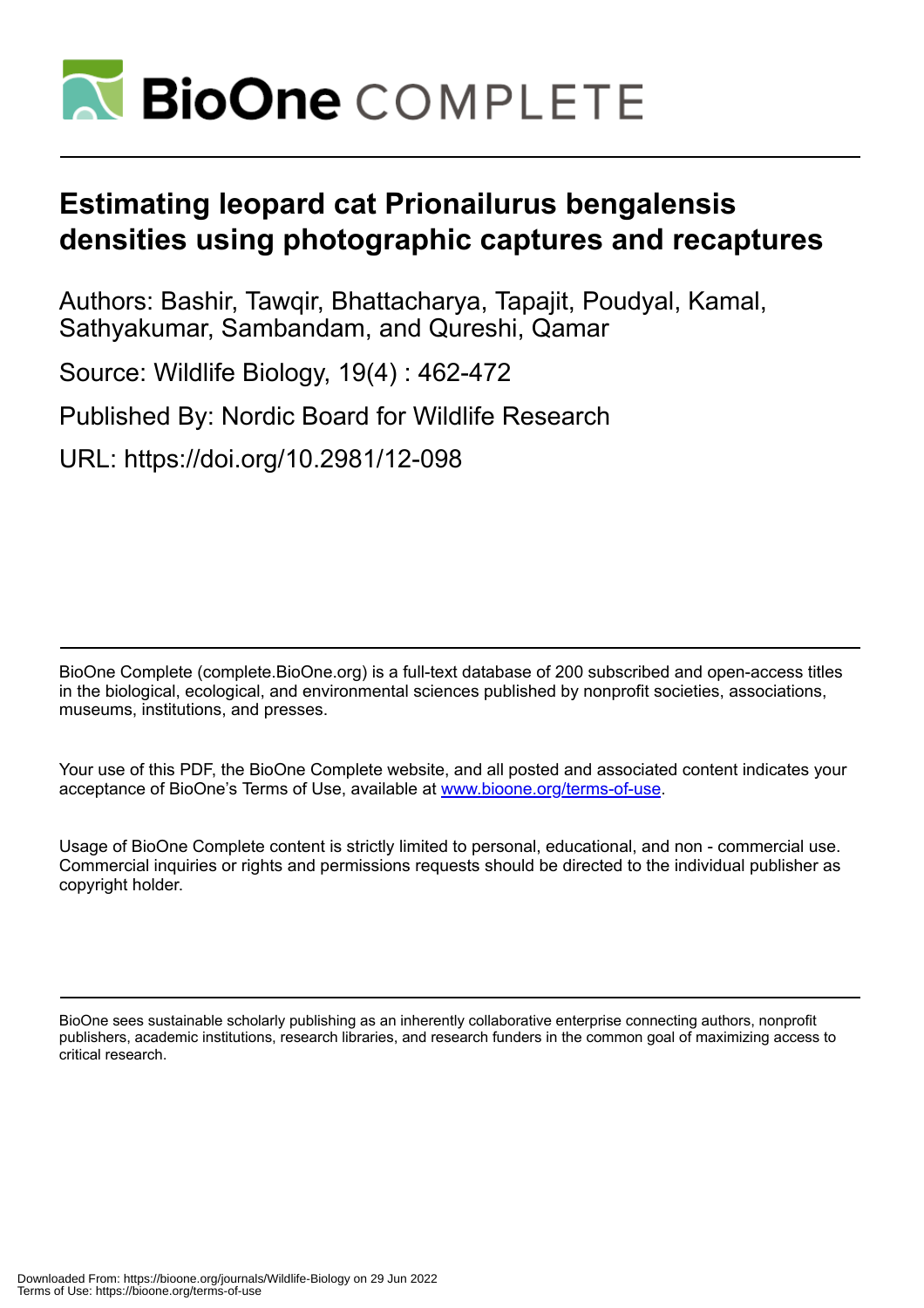## Estimating leopard cat Prionailurus bengalensis densities using photographic captures and recaptures

## Tawqir Bashir, Tapajit Bhattacharya, Kamal Poudyal, Sambandam Sathyakumar & Qamar Qureshi

Precise estimates of abundance and density are crucial for species conservation. For secretive felids, such as leopard cat Prionailurus bengalensis, acquiring such estimates based on conventional methods is difficult. We demonstrated the possibility of individual identification of leopard cats using coat patterns, and estimated their density using photographic capture-recaptures in a small watershed (182 km<sup>2</sup>) of Khangchendzonga Biosphere Reserve, Sikkim, India. On comparing the different body parts, we found that hind-quarter had the maximum usability (83.9%) for individual identification. The overall photo-capture rate representing an index of leopard cat relative abundance was calculated as  $3.7 \pm 1.27$  captures/100 trap days. We used both non-spatial and spatially explicit capturerecapture (SECR) approaches to estimate leopard cat abundance and density. Our spatially explicit models estimated leopard cat density as  $17 \pm 5.33$  (maximum-likelihood based approach) and  $17.52 \pm 5.52$  (Bayesian approach with Markov chain Monte Carlo simulations) individuals/100 km<sup>2</sup>, while in our non-spatial model, density estimates varied from 18.01 to 22.25 individuals/100 km<sup>2</sup>. Camera trap results also indicated that the leopard cat used temperate and subtropical habitats to a large extent. Our study validated the applicability of camera trap based capture-recapture techniques to estimate the density of leopard cat. Therefore, we recommend the use of this technique with appropriate site-specific modifications for population estimation and monitoring of this species throughout its distribution range.

Key words: camera trap, eastern Himalaya, individual identification, Khangchendzonga Biosphere Reserve, leopard cat, Prionailurus bengalensis, spatially explicit capture-recapture

Tawqir Bashir, Tapajit Bhattacharya, Kamal Poudyal, Sambandam Sathyakumar & Qamar Qureshi, Wildlife Institute of India, P.O. Box 18, Chandrabani, Dehradun 248 001, Uttarakhand, India - e-mail addresses: tbashir@wii.gov.in (Tawqir Bashir); tapa@wii.gov.in (Tapajit Bhattacharya); kamal@wii.gov.in (Kamal Poudyal); ssk@wii.gov.in (Sambandam Sathyakumar); qnq@wii.gov.in (Qamar Qureshi)

Corresponding author: Sambandam Sathyakumar

Received 4 September 2012, accepted 2 June 2013

#### Associate Editor: Aurélien Besnard

The leopard cat Prionailurus bengalensis is a small wild cat species distributed throughout Asia and adapted to a variety of habitats (Green 1991, Nowell & Jackson 1996, Sunquist & Sunquist 2002). Owing to its extensive distribution and variation in colouration and size, it was formerly considered to be several different species (Guggisberg 1975, Sunquist & Sunquist 2002). Later, based on rigorous morphological analysis, this concept got reconstructed and modified to 12 subspecies, widely differing in appearance (Groves 1997, Sanderson et al. 2008, Wilson & Mittermeier 2009). Contrary to other Asian small cats, the ecology of leopard cat has been extensively studied in terms of its behaviour, movement and spatial organisation, diet and prey selection and activity patterns (Inoue 1972, Rabinowitz 1990, Izawa et al. 1991, Grassman 2000, Rajaratnam 2000, Austin 2002, Khan 2004, Grassman et al. 2005, Rajaratnam et al. 2007, Watanabe 2009, Bashir et al. 2013). But, there is no standardised technique available for estimating abundance and density of leopard cat, and hence no reliable estimates from any part of its range are available.

Accurate and unbiased estimates of population

WILDLIFE BIOLOGY 19:4 (2013)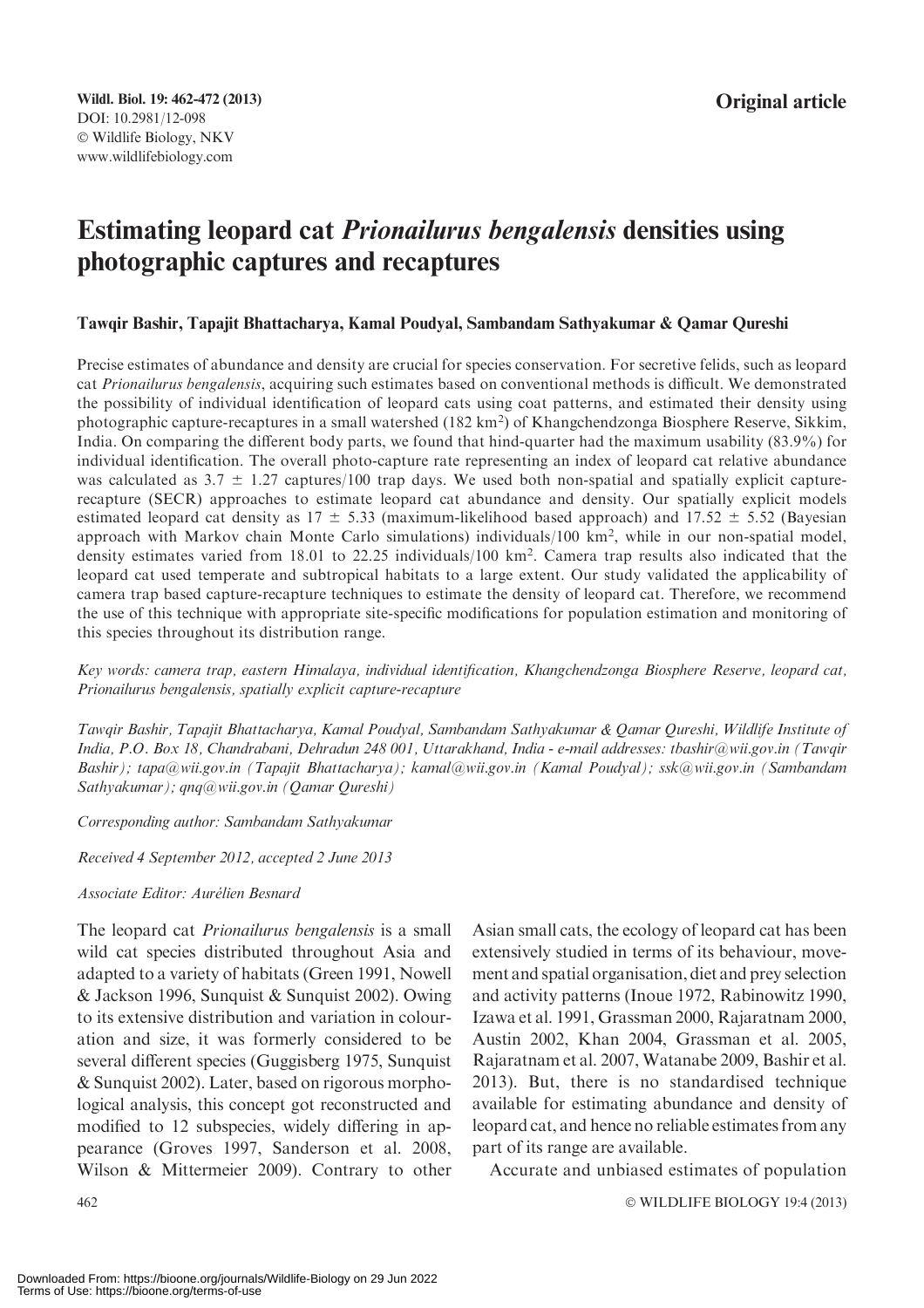size are desirable for species conservation and management (Silveira et al. 2003). Census tools must therefore be accurate, reliable, cost-effective and reasonably easy to apply (Jackson et al. 2006). However, for small elusive felids, such as leopard cat, such exercises are challenging. Estimates based on track observations are failure prone and unreliable, while radio-telemetry is costly and constrained to a small number of individuals (Karanth 1995, 1999). Karanth (1995) suggested an application of natural variation in fur markings for identifying secretive mammals. Camera trapping in combination with capture-recapture (CR) statistical modelling (non-spatial (Otis et al. 1978, Karanth & Nichols 1998) and spatially explicit capture-recapture (SECR; Efford 2004, Royle & Young 2008)) has been successfully used to reliably estimate densities for nocturnal, elusive felids with distinct coat patterns, such as tigers Panthera tigris (Karanth 1995, Karanth & Nichols 1998), leopards Panthera pardus (Harihar et al. 2009), jaguars P. onca (Kelly 2003, Silver et al. 2004, Sollmann et al. 2011), ocelots Leopardus pardalis (Trolle & Kery 2003), Geoffrey's cats L. geoffroyi (Cuéller et al. 2006), snow leopards P. uncia (Jackson et al. 2006) and Eurasian lynx Lynx lynx (Blanc et al. 2012, Weingarth et al. 2012). Cheyne & Macdonald (2011) used natural variation in fur markings for identifying leopard cat individuals, but could not estimate their density due to limited sample size. Now that SECR density estimation techniques have immerged as a robust tool to deal with low sample size, the leopard cat population density can be inferred. These models first determine an individual's activity centre by using the spatial location of captures and then estimate the density of these activity centres across a precisely defined polygon containing the trap array (Gardner et al. 2009, Royle et al. 2009b), thereby avoiding the issue of estimating the effective area sampled (Sollmann et al. 2011). In addition, SECR methods also deal with uncertain edge effects and spatially heterogeneous detection probability caused by movement in conventional animal trapping (Efford 2004, Borchers & Efford 2008).

In our study, we aimed at developing a protocol for identifying leopard cats from their coat patterns and estimating their abundance and density. This ecological information on leopard cat from highaltitude eastern Himalayan landscape is rare and hence generates a basis for its future conservation and management.

© WILDLIFE BIOLOGY 19:4 (2013) 463

## Material and methods

### Study area

Our study was carried out in the Prek 'chu' catchment of the 2,620 km<sup>2</sup> Khangchendzonga Biosphere Reserve (National Park (core zone) =  $1,784 \text{ km}^2$ , buffer zone =  $836 \text{ km}^2$ ), located in a small state of Sikkim in India (27°30'-27°55'N, 88°02'-88°37'E; Fig. 1) which is positioned at the convergence of Palaearctic, Africo-tropical and Indo-Malayan biogeographic realms (Mani 1974) and also included in the eastern Himalayan global biodiversity hotspot (Myers et al. 2000). The Khangchendzonga Biosphere Reserve (BR) encompasses a sharp elevation gradient of 1,220 to 8,586 m a.s.l. varying within an aerial distance of just 42 km with about 90% area above 3,000 m a.s.l. and 70% area above 4,000 m a.s.l. (Tambe 2007). The area of Khangchendzonga BR is divided into seven catchments or river subsystems: Lhonak, Jemu, Lachen, Rangyong, Rangit, Prek and Churong. Among these, Prek catchment (27°21'-27°37'N, 88°12'-88°17'E; 182 km<sup>2</sup>) was selected for intensive studies because it represents all the elevation, habitat, slope and aspect classes of the BR in similar proportions (Sathyakumar et al. 2011). Our study was conducted for a period of about two years from April 2008 to December 2009. Due to the topography and remoteness of the area, all field activities were carried out in the form of expeditions, i.e. trekking, camping and sampling different areas of catchments.

#### Reconnaissance surveys

Reconnaissance surveys were done from April 2008 to February 2009 in different catchments of Khangchendzonga BR (Sathyakumar et al. 2009) to generate baseline information on the presence and distribution of leopard cats based on trail sampling, sign surveys and local interviews. This information was also used to identify the most adequate site for intensive camera trapping.

#### Survey design

For estimating the population size of leopard cat in the Prek catchment, grid-based sampling was done for a short period of two months (October-November 2009) to assure no significant changes in the population size to be sampled and hence maintain geographical and demographic closure (Karanth 1995). The entire subtropical, temperate and lower part of subalpine zone of the Prek catchment  $(< 3,500$  m a.s.l. elevation; considering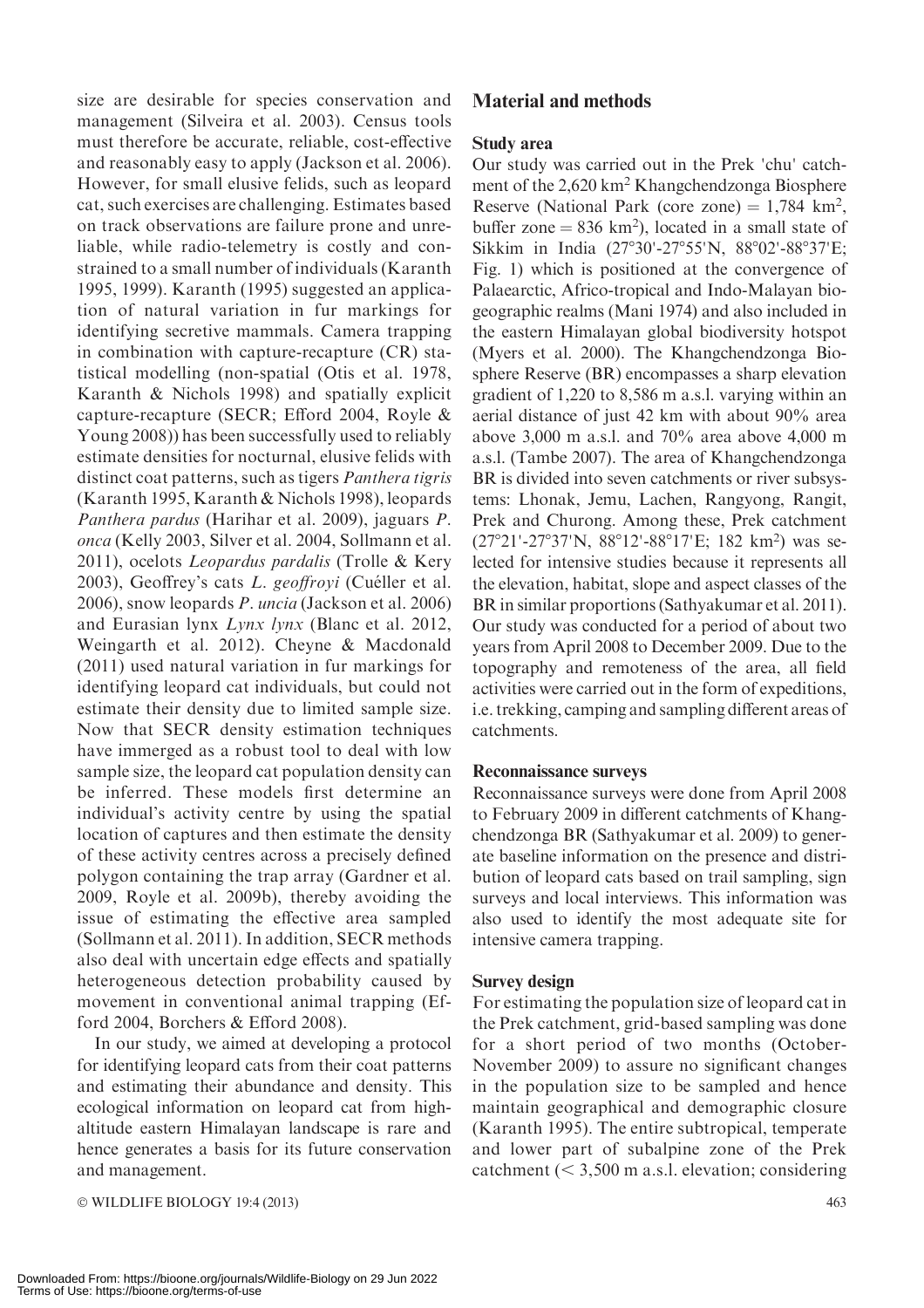

Figure 1. Location of Khangchendzonga Biosphere Reserve in Sikkim showing the different watersheds including Prek 'chu', the intensive study area.

the species' highest recorded occurrence in literature and non-detection above 2,700 m a.s.l. during reconnaissance surveys) was divided into  $2 \times 2$  km grids. Within all accessible grids, 23 infra-red triggered camera traps (18 Stealthcam, LLC, Grand Prairie, Texas, USA and five Moultrie, Moultrie Feeders, Alabaster, Alabama, USA) were deployed along natural trails and junctions (Fig. 2). Accessibility of the grids being a limiting factor, camera traps were deployed to warrant minimum possible inter-trap distance based on the average home-range size of the species (3-14 km<sup>2</sup>; Grassman et al. 2005, Rajaratnam et al. 2007). Such coherence between the home-range size and the camera trap deployment design is a prerequisite for non-spatial CR models (Karanth & Nichols 1998), but not for SECR models (Sollmann et al.

 $464$   $\circ$ 

2012). Camera traps were placed at 15-25 cm above ground, attached to a rock or tree trunk at 3-5 m from a trail or point where animal movement might be expected. Cameras were set with one minute delay between successive activations, were operational for 24 hour-monitoring during the entire sampling session of 60 days and were checked at 10- 15 day intervals.

#### Identification of leopard cats from spot patterns

We evaluated the reliability of identifying leopard cats from their spot patterns following a doubleblind observer identification protocol designed for pumas Puma concolor by Kelly et al (2008) and later applied to striped hyenas Hyaena hyaena by Harihar et al. 2010. To implement this protocol, the photographs were numbered and three sets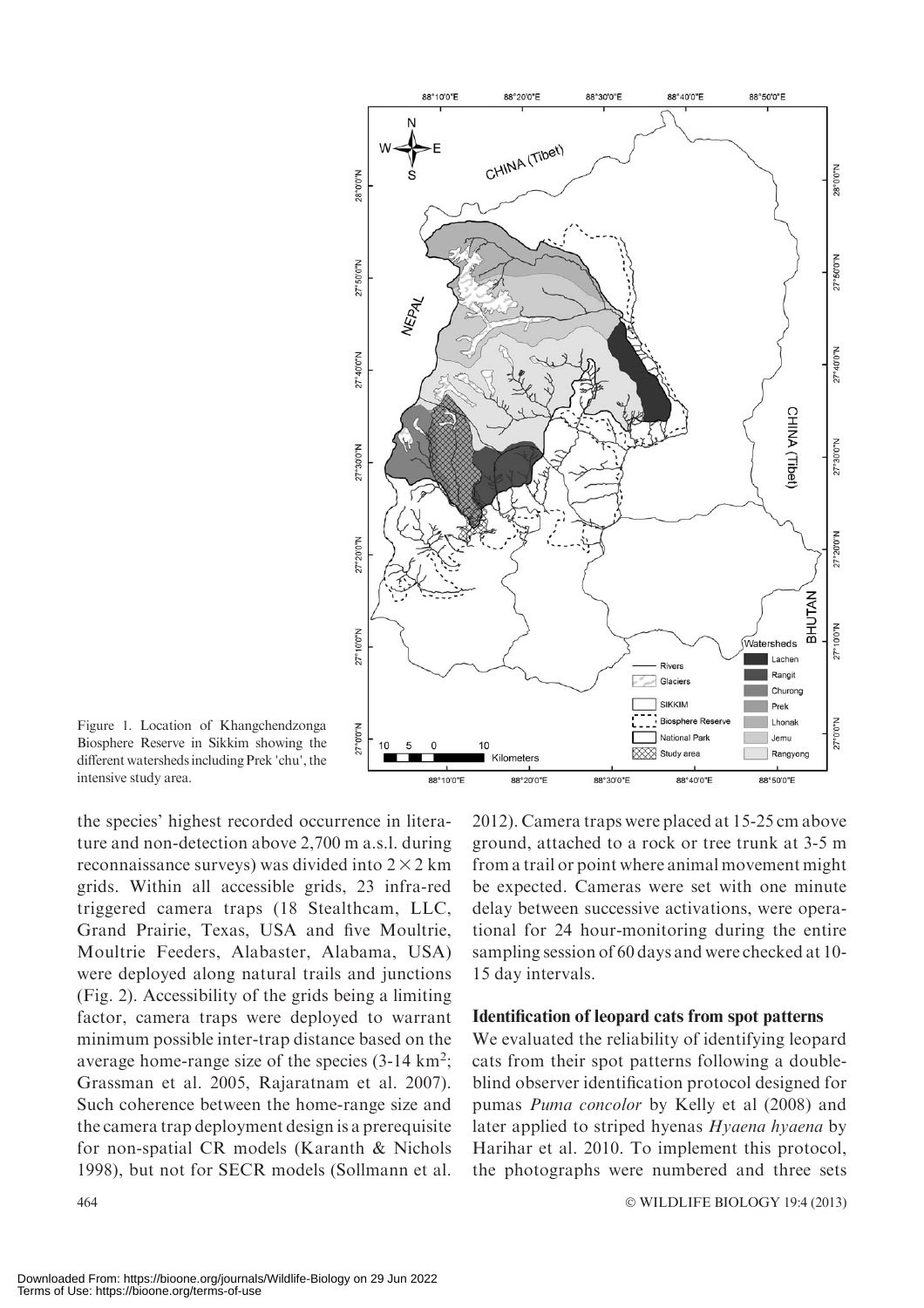

Figure 2. Camera trap design in  $2 \times 2$  km grids of the intensive study area for abundance estimation.

were distributed among three investigators. Each investigator independently analysed each photograph. Based on the investigator's confidence in identifying each body part (head, neck, fore-, mid-, hind-quarters and tail) in a photograph, and by comparing its characteristics (dots, stripes, tail rings and other marks) with that of other photographs (Fig. 3), the three investigators independently assigned identities to each photograph and categorised them into different individuals. All photographs hence assigned to an individual were grouped and represented its capture history. Based on this procedure, each investigator ended up with a data set (capture histories of individuals identified by each investigator). In addition, each investigator had kept a record (for each photograph) about the body parts used to identify a photograph

- WILDLIFE BIOLOGY 19:4 (2013) 465

before assigning identity. These records were compared and pooled across investigators for all photographs. A Kruskal-Wallis test was performed to test the differences in the use of various body parts by the investigators to assign individual identities to the photographs.

#### Statistical analysis

#### Photo-capture rate

Photo-capture rate as an index of relative abundance was calculated for the entire trapping session and for each habitat type. The photo-capture rate was calculated as the number of photographs divided by the number of effective trap days per site (Carbone et al. 2001) and represented as relative abundance index (RAI) per 100 trap days (O'Brien et al. 2003).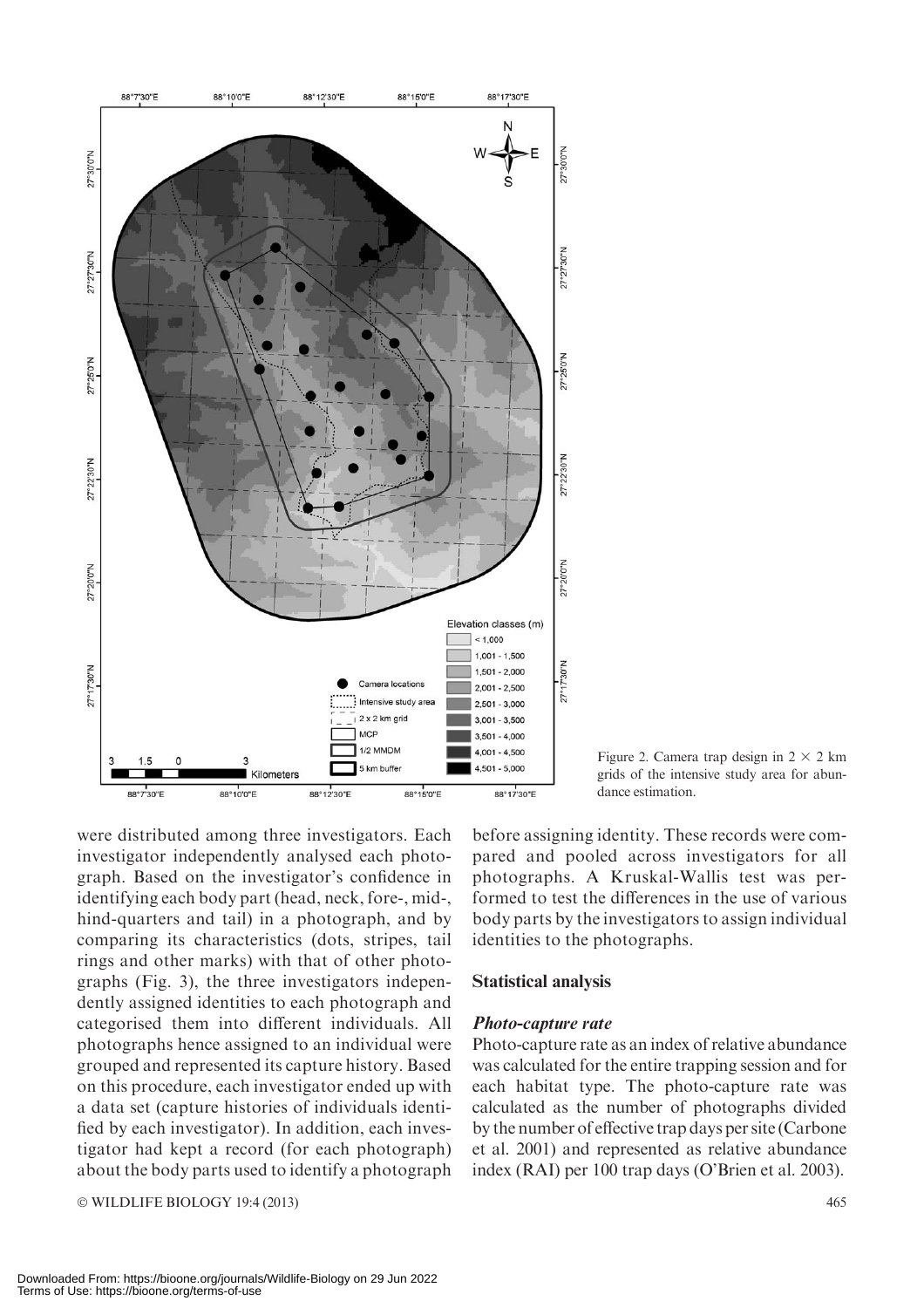

Figure 3. Example of identification of separate leopard cat individuals based on pelage and spot patterns. Each photograph was sectioned into head, neck, fore-, mid-, hind-quarters and tail to compare quality of body parts (separated by broken lines) for individual identification. Photos A), B) and C) represent different individuals, whereas C) and D) represent the same individual as indicated by similar patterns.

## Non-spatial density estimation

The entire sampling session was divided into 20 occasions of three days each and tested for closure assumption using Close-Test (Stanley & Burnham 1999). Non-spatial estimation of abundance (N) and capture probability (p) was done using full closed CR model in program MARK version 6.1 (White & Burnham 2000). MARK offers four main population size estimators that differ in their assumptions about

 $466$   $\circ$ 

capture probability as constant  $(M<sub>o</sub>)$  or varying as a function of time  $(M_t)$ , behaviour  $(M_b)$  and individual heterogeneity  $(M_h)$ . Density estimation was done by dividing the abundance estimate (N) by the effective sampled area. For calculating the effective sampled area, a minimum convex polygon  $(MCP = 62.28 \text{ km}^2)$ was created over the trapping locations and a buffer width equal to half mean maximum distance moved  $(\frac{1}{2}$  MMDM) by a recaptured individual was added over the trap polygon (Karanth & Nichols 1998). We then subtracted the unsuitable habitat (beyond subalpine, i.e.  $> 3,500$  m a.s.l.) covered under the buffer and MCP using the spatial analyst tool of Arc GIS 9.3, and used only area covered by suitable habitat to obtain the effective area sampled and subsequently density.

## Spatially explicit density estimation

Considering the fact that space and movement have no explicit manifestation in classical MMDM based CR models (Royle et al. 2009a), we tried to address this issue through SECR models. A usual framework for developing spatial models is based on point process models (Efford 2004, Borchers & Efford 2008, Royle & Young 2008), which assume that each individual i in the population has a fixed point associated with it considered as its centre of activity si (two-dimensional coordinate representing a point in space about which its movements are concentrated). SECR models hence operate as generalised linear models with random effects (i.e. GLMMs) with many unknown variables (random effects) in the model (Royle et al. 2009a, Sollmann et al. 2011) particularly the activity centres of each individual (si) and the number of such activity centres (i.e. the population size N).We used two different calculation techniques to estimate SECR density of leopard cat. The maximum likelihood-based method using program DENSITY 4.4.1.2 (Efford 2007) which directly estimates density by fitting spatial detection functions to CR data from arrays of passive detectors such as camera traps (Efford 2004). Here, the probability density functions for detections of animals based on distance from activity centres are modelled using hazard rate, half-normal or exponential detection functions (Efford et al. 2008). These models can be considered as mixture models where the mixture is over the distribution of animal locations, and the estimators are based on the marginal distribution acquired by integrating the joint likelihood over the distribution of unobserved locations (Borchers & Efford 2008). Maximum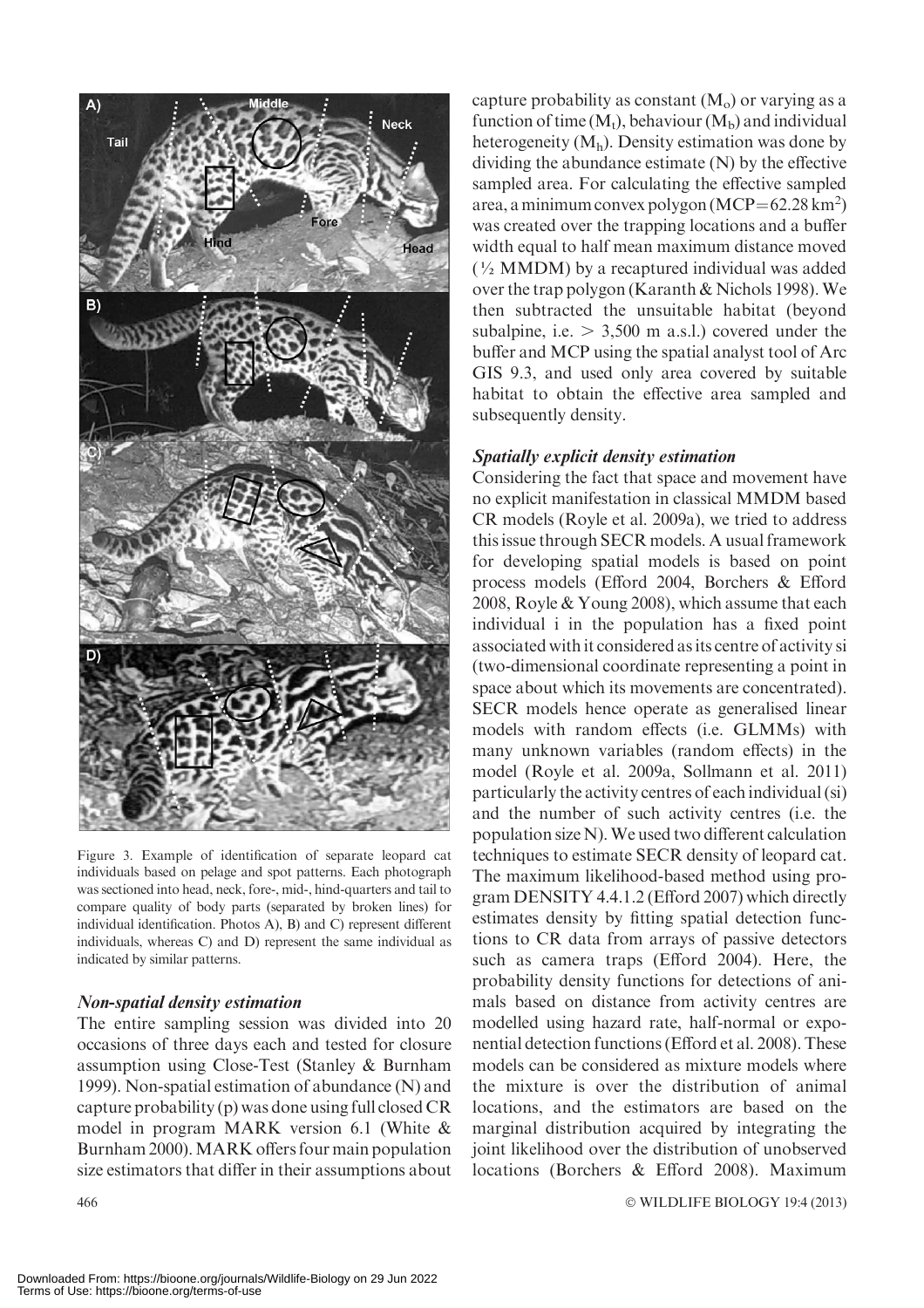likelihood-density (MLDens) was hence estimated using the estimator that best explained the individual capture probability in MARK and based on minimum model AIC value. In order to estimate the unknown parameters (including the number of individuals (N) and their activity centres (si) and hence the density), we also used a Bayesian framework based on data augmentation (Royle et al. 2007) which can provide valid inferences even with small sample sizes (Sollmann et al. 2011). We created a 5 km large buffer around the MCP of the trap array to ensure inclusion of all individual home ranges within a reach of cameras. These were described by 1,492 equally spaced pixels, each representing an area of  $0.2025$  km<sup>2</sup> within a total area of 302.94 km<sup>2</sup>. The area judged as non-suitable habitat (beyond subalpine, i.e.  $> 3,500$  m a.s.l.) was excluded from MCP and 5-km buffer using the spatial analyst tool of Arc GIS 9.3, and the remaining suitable habitat was hence represented by only 902 pixels. The activity centres were therefore assumed to be uniformly distributed over this discrete space of 902 pixels, an area S of approximately 182.665 km<sup>2</sup>. To implement data augmentation, we supplemented the n observed encounter histories with some large number of 'allzero' histories say M-n (Royle et al. 2007, Sollmann et al. 2011). We assumed that this M includes the actual N (population size) as a subset and hence choose M sufficiently large (larger than the largest possible population size in the area) so that the posterior of N is not truncated (Royle et al. 2009a). "This can be achieved by trial and error with no philosophical or practical consequence" (Royle & Young 2008, Royle et al. 2009a). This reformulation of the model, based on data augmentation, is a zeroinflated binomial mixture where the number of activity centres N in area S are estimated as a fraction of M (Sollmann et al. 2011). We implemented a Markov chain Monte Carlo (MCMC) simulation method which estimates the joint posterior distribution of the unknown quantities in a statistical model in R version 2.14.1 (R Development Core Team 2009) with R package SPACECAP 1.0.3 beta (Gopalaswamy et al. 2011). The software uses an uninformative prior to estimate the posterior distribution which is recommended, and considered to be appropriate, while dealing with small data sets and in cases with no reliable information on the priors (Royle et al. 2009a). MCMC chains are started at arbitrary parameter values and are needed to converge to the stationary distribution (single peak) within an acceptable error. Since the successive

© WILDLIFE BIOLOGY 19:4 (2013) 467

iterations depend on the outcome of the preceding iteration, the effect of the beginning value may be reflected in a number of initial iterations which hence need to be discarded (the burn-in). This characteristic can also result in autocorrelation of successive iterations which can be reduced by specifying a thinning rate as every ith iteration used in the characterisation of the posterior distribution of the parameters (Sollmann et al. 2011). Hence, for model analysis using an uninformative prior, we ran MCMC chains (trial and error) with half-normal and negative exponential detection functions by setting different iterations, burn-in and data augmentation values. The chain finally got stabilised at 50,000 iterations, a burn-in of 5,000 and a thinning rate of 10 and data augmentation value 10 times the individuals with known capture histories using a half-normal detection function in a Bernoulli encounter model to characterise the posterior distributions.

## **Results**

Among the total camera-trap samplings of 1,380 days, we used 1,109 operational trap days for analysis due to temporary malfunctioning of cameras. A total of 45 photo-captures (31 right and 14 left flanks) were recorded, out of which 27 and 10, respectively, were categorised as usable by the investigators. The numbers of leopard cat individuals identified by investigators ranged from 13-14 using right flank and five using left flank photo-captures. Therefore, only right flank photo-captures were used for further CR analysis. This differentialidentification of individuals by investigators resulted in three different data sets, as mentioned above, which were analysed separately. On comparing the different body parts, we found that hind-quarter was utilised more successfully in

Table 1. Percentage of exact matches among the three investigators based on photo-captures with respective usability for each body part and significance of difference in usability categorisation of each part across investigators.

|              |                         |                             | Kruskal-Wallis test |         |  |
|--------------|-------------------------|-----------------------------|---------------------|---------|--|
| Part         | Exact matches<br>$($ %) | Usability<br>$\binom{0}{0}$ | $\gamma^2$          | P-value |  |
| Head         | 33.3                    | 48.1                        | 0.879               | 0.644   |  |
| <b>Neck</b>  | 29.6                    | 51.8                        | 3.810               | 0.149   |  |
| Fore-quarter | 48.1                    | 54.3                        | 0.688               | 0.709   |  |
| Mid-quarter  | 59.2                    | 66.7                        | 1.317               | 0.518   |  |
| Hind-quarter | 77.8                    | 83.9                        | 2.350               | 0.308   |  |
| Tail         | 40.7                    | 64.2                        | 5.190               | 0.074   |  |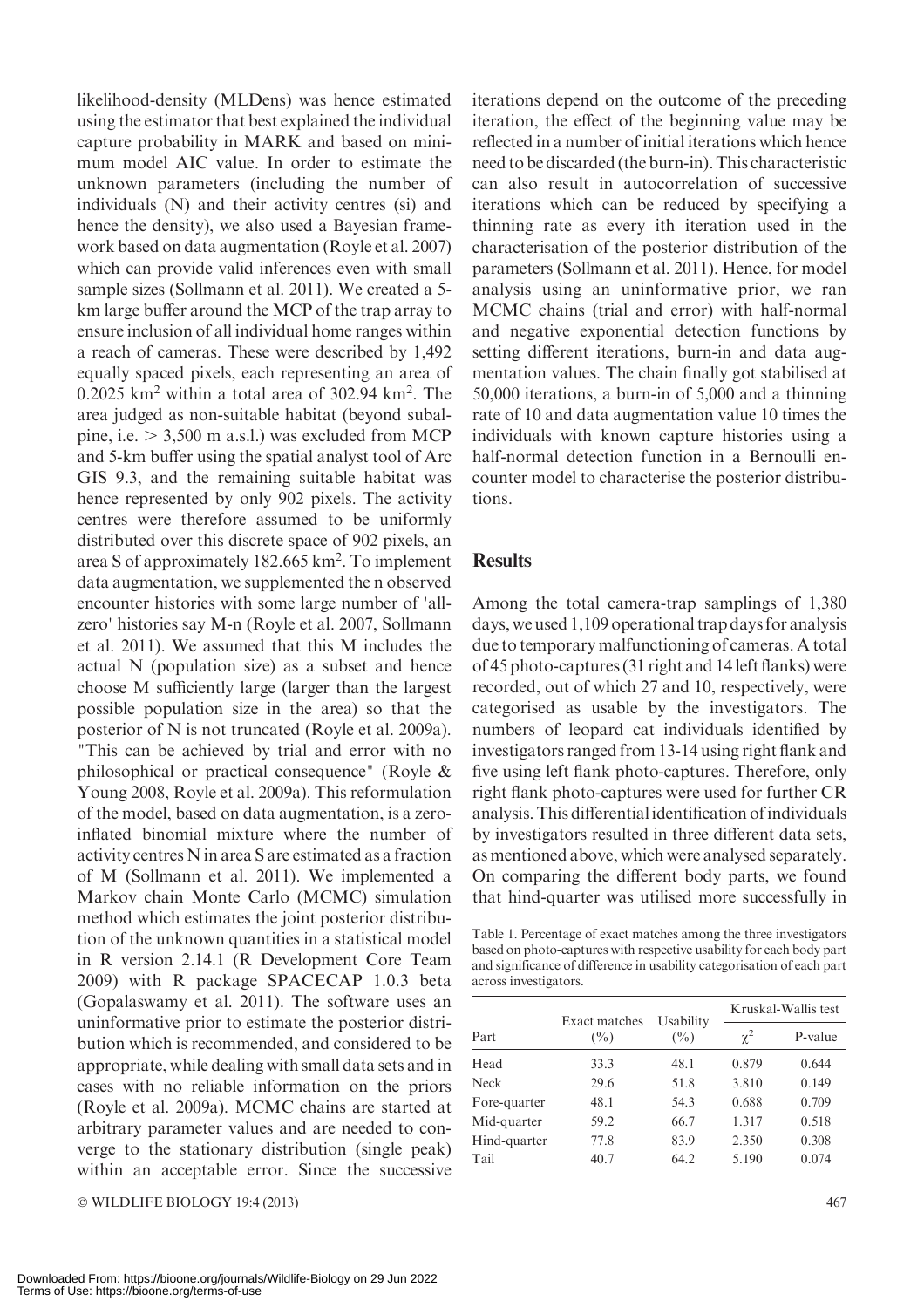Table 2. Abundance and density estimates for leopard cat using conventional (non-spatial) MMDM based capture-recapture method under the best selected Null  $(M<sub>o</sub>)$  estimator, based on the number of individuals identified by different investigators in Prek 'chu' catchment of Khangchendzonga BR.  $M_{(t+1)}$  = Number of individuals captured, C+R = Number of captures and recaptures,  $\chi^2$  = chi square statistics, P = significance level,  $\frac{1}{2}$  MMDM = Half mean maximum distance moved (km), ETA = Effective trapping area (km<sup>2</sup>), P hat = Capture probability,  $N =$  Population size,  $SE =$ Standard error, D = Density of individuals/100 km<sup>2</sup>.

|                |             |       |          | Close test |                         |            |       |         |            |
|----------------|-------------|-------|----------|------------|-------------------------|------------|-------|---------|------------|
| Investigator   | $M_{(t+1)}$ | $C+R$ | $\chi^2$ |            | $\frac{1}{2}$ MMDM (SE) | <b>ETA</b> | P hat | N(SE)   | D(SE)      |
| Investigator 1 |             |       | 15.25    | 0.291      | 0.96(0.29)              | 83.27      | 0.094 | 15(2.0) | 18.01(2.8) |
| Investigator 2 | 13          | 26    | 14.27    | 0.283      | 0.84(0.27)              | 73.22      | 0.092 | 15(2.1) | 20.5(2.96) |
| Investigator 3 | ί4          | 27    | 13.93    | 0.378      | 0.88(0.27)              | 76.41      | 0.084 | 17(2.6) | 22.25(3.5) |

classifying 83.9% of photographs, followed by midquarter (66.7%) and tail (64.2%; Table 1).

The overall RAI/100 trap days for leopard cat was  $3.72 \pm 1.27$  for the entire trapping session, while habitat-wise RAI was  $3.55 \pm 1.91$  for subtropical (elevation  $\leq 2,000$  m a.s.l.) and 5.81  $\pm$  2.30 for temperate habitat (2,000-3,000m a.s.l. elevation). No photo-captures were recorded beyond 2,700 m a.s.l. elevation. The results of the closure test did not provide enough support to indicate violation in the closure assumption for all three data sets. The nonspatial ½ MMDM based model estimated leopard cat densities varying from 18.01 to 22.25 individuals/ 100 km<sup>2</sup> under the best selected Null  $(M<sub>o</sub>)$  model estimator with no significant difference across estimates evident from overlapping standard errors between investigators (Table 2). For further SECR analysis, the data set with 13 individuals using 27 captures was used based on its higher capture probability (0.094). The maximum likelihood SECR model, selected based on minimum  $AIC_c$  value, described the detection function with a hazard rate function. The density estimate was  $17 \pm 5.33$ individuals/100 km2 . As regards the SECR model

in a Bayesian framework, the density estimate reached  $17.52 \pm 5.52$  individuals/100 km<sup>2</sup> while using a half-normal function for the detection function. Additionally, MCMC chains using negative exponential detection function poorly converged/stabilised resulting in less reliable estimates (Table 3). Posterior pixel densities for each activity centre of 0.2025 km<sup>2</sup>, estimated through point process of the Bayesian model, ranged from 0.002 to 0.117 individuals (Fig. 4). Scaling these figures to 100 km2 yielded a density range between 1.097 and 58.163 leopard cats/100 km2 .

## **Discussion**

Our study demonstrates the possibility of identifying individual leopard cats from their spot patterns, and established that hind-quarters contain maximum information and, thus, should be given priority for identification in future camera-trap studies. Robust estimates of abundance and density of leopard cats were not available from any part of the species' range prior to our study. However, during the same study

Table 3. Abundance and density estimates for leopard cat using SECR method with maximum-likelihood (A) and Bayesian (B) approach in Prek 'chu' catchment of Khangchendzonga BR. AIC<sub>c</sub> = Akaike Information Criteria for small sample sizes, SE = Standard error, Psi = Data augmentation parameter,  $\sigma$  = Spatial scale parameter, g0 = Detection probability (frequentist),  $\lambda$ 0 = Expected encounter frequency at trap location considered as home-range centre, N super = Population size of individuals having their activity centres within the effective trapping area with 5-km buffer (i.e. 182.665 km<sup>2</sup>), D=Density of individuals/100 km<sup>2</sup>, CI=Confidence interval, LL=Lower limit, UL=Upper limit.

|                                        | Detection               |              |               |                     |                          |             | 95% CI |      |
|----------------------------------------|-------------------------|--------------|---------------|---------------------|--------------------------|-------------|--------|------|
|                                        | function                | $AIC_c$      | $\sigma$ (SE) | g0(SE)              | $N$ super $(SE)$         | D(SE)       | LL     | UL   |
| A) Maximum<br>likelihood               | Hazard                  | 278.99       | 2.60(0.06)    | 0.018(0.005)        |                          | 17.00(5.33) | 9.3    | 30.9 |
|                                        | Half normal             | 281.44       | 1.50(0.29)    | 0.029(0.010)        | ٠                        | 15.94(5.30) | 8.4    | 30.1 |
|                                        | Exponential             | 282.54       | 0.97(0.24)    | 0.069(0.029)        | $\overline{\phantom{a}}$ | 15.96(5.40) | 8.3    | 30.6 |
|                                        |                         |              |               |                     |                          |             | 95% CI |      |
|                                        | Detection<br>function   | Psi(SE)      | $\sigma$ (SE) | $_{\lambda}$ 0 (SE) | $N$ super $(SE)$         | D(SE)       | LL     | UL   |
| B) Bayesian<br>with MCMC<br>simulation | Half normal             | 0.227(0.074) | 0.206(0.093)  | 0.027(0.007)        | 32.02 (10.08)            | 17.52(5.52) | 8.8    | 26.8 |
|                                        | Negative<br>exponential | 0.223(0.082) | 0.275(0.079)  | 0.035(0.013)        | 31.16(10.30)             | 17.06(5.64) | 9.3    | 27.4 |

WILDLIFE BIOLOGY 19:4 (2013)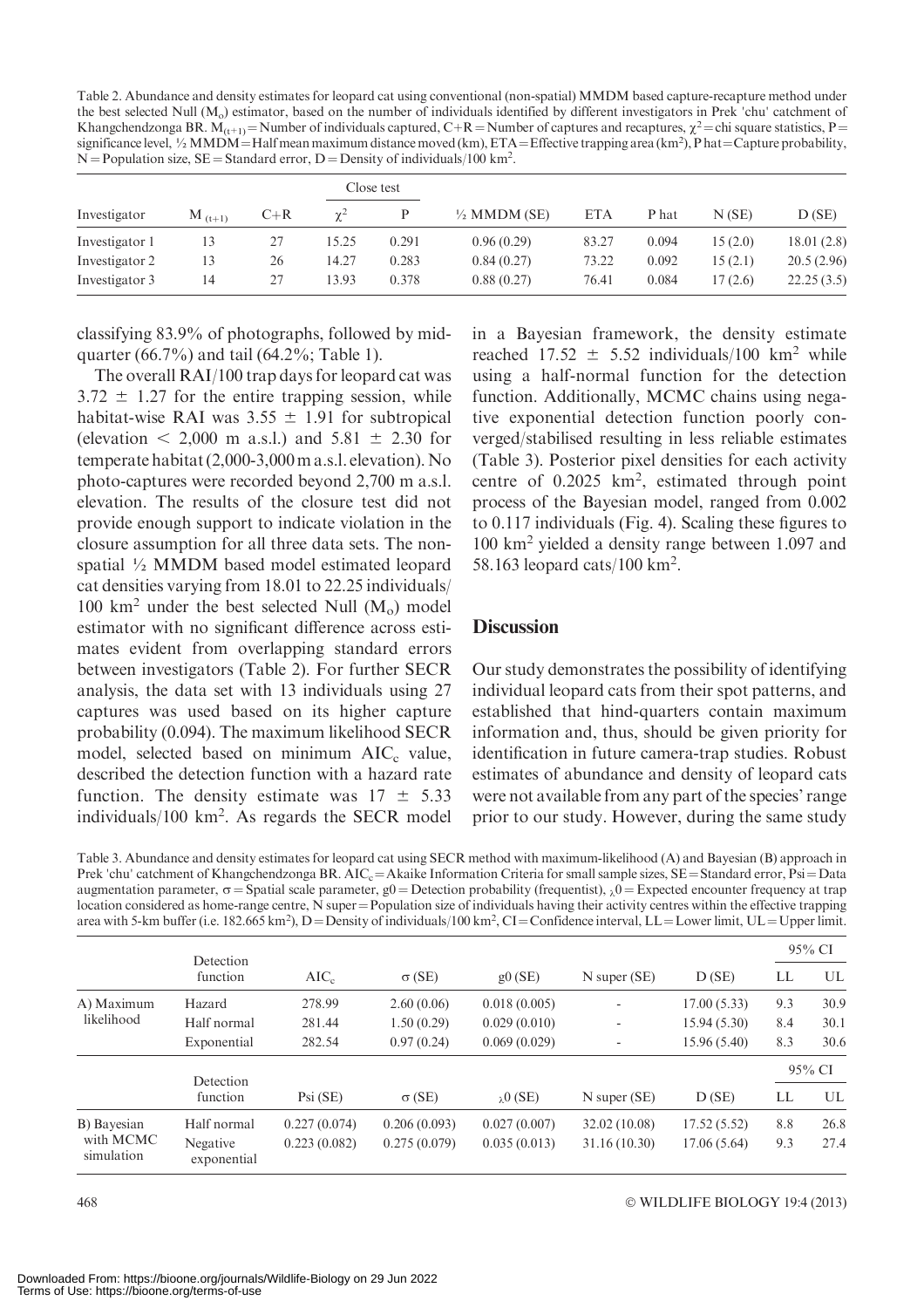

Figure 4. Map of posterior density of leopard cat activity centres in  $450 \times 450$  m pixel area. Gray scale indicates different density levels, dark indicates higher densities and light corresponds to lower densities. Plus signs denotes cameras where leopard cats were photocaptured.

period, another study carried out in Sabah, Malaysia, reported density of leopard cats ranging from 9.6 to 16.5 individuals/100  $km^2$  based on camera trapping (Mohamed et al 2013). Our results based on photo-capture index reestablishes leopard cat as the most abundant felid in the temperate habitats of the Khangchendzonga BR (Sathyakumar et al. 2011). Comparisons of our estimated RAI of leopard cat  $(3.72 \pm 1.27)$  with different studies across its range suggested that leopard cats were more abundant in Khangchendzonga BR compared to secondary forests of Peninsular Malaysia (Azlan & Sharma 2006;  $RAI = 1.44$ ) and Sabangau peat-swamp forest of Indonesian Borneo (Cheyne & Macdonald 2011;  $RAI = 2.45$ ). Photo-capture rate being also considered as a relative index of animal's spatial use (Carbone et al. 2001), our results indicate that leopard cats used more temperate and subtropical habitat than subalpine and alpine habitats.

Our results showed that the densities estimated under different models (non-spatial and spatial) were

© WILDLIFE BIOLOGY 19:4 (2013) 469

almost similar. Generally, non-spatial ad hoc models are known to overestimate densities as these underestimate individual movements (Royle & Young 2008).The possible explanation for such resemblance in density estimates under different models may be due to differences in movement patterns of individual leopard cats, i.e. restricted for some individuals, whereas very wide-ranging for others probably engaged in establishing territories. Estimates of the MMDM are constrained by the size of the sampling grid, as camera traps do not capture any movements beyond it (Sollmann et al. 2011), and hence the estimates are less reliable and cannot be extrapolated for a larger area. On the contrary, SECR models are more comprehensive as these address the movement patterns more explicitly which was even evident from comparatively high standard errors in their density estimates. While comparing among SECR models, although classical maximum-likelihood based inference procedures are asymptotic and establish unbiasedness for large sample sizes (Efford 2011), their relevance to small sample situations has beeninferred questionable (Royle & Young 2008). Conversely, Bayesian inferences do not rely on asymptotic arguments and are valid, regardless of the sample size (Royle et al. 2009a). But, in reference to identification of some bias and poor coverage of credible intervals for Bayesian estimates of density attributed in part to small samples by Marques et al (2011) and Efford (2011), the problem continues to be a topic of debate. However, in our study, the Bayesian model validated the appropriateness of using a half-normal detection function in explaining the posterior distribution in a real ecological sense. The predicted posterior pixel densities by the Bayesian method indicated that high-density areas were situated in dense temperate and subtropical forests of low elevation. It corroborates the results of relative index of animal's spatial use deduced from photocapture rates mentioned above.

Our study also demonstrates the protocol for identifying leopard cat individuals from their coat patterns, presents photographic CR sampling as a promising approach in this context, and finally elucidates the applicability of SECR models to reliably estimate its abundance and density, even with small sample sizes. In order to use this technique for leopard cat, sign surveys are a prerequisite for identification of sites for camera trap deployment. Future studies are required to optimise camera placement for leopard cats in terms of distance from the path, camera orientation with respect to path in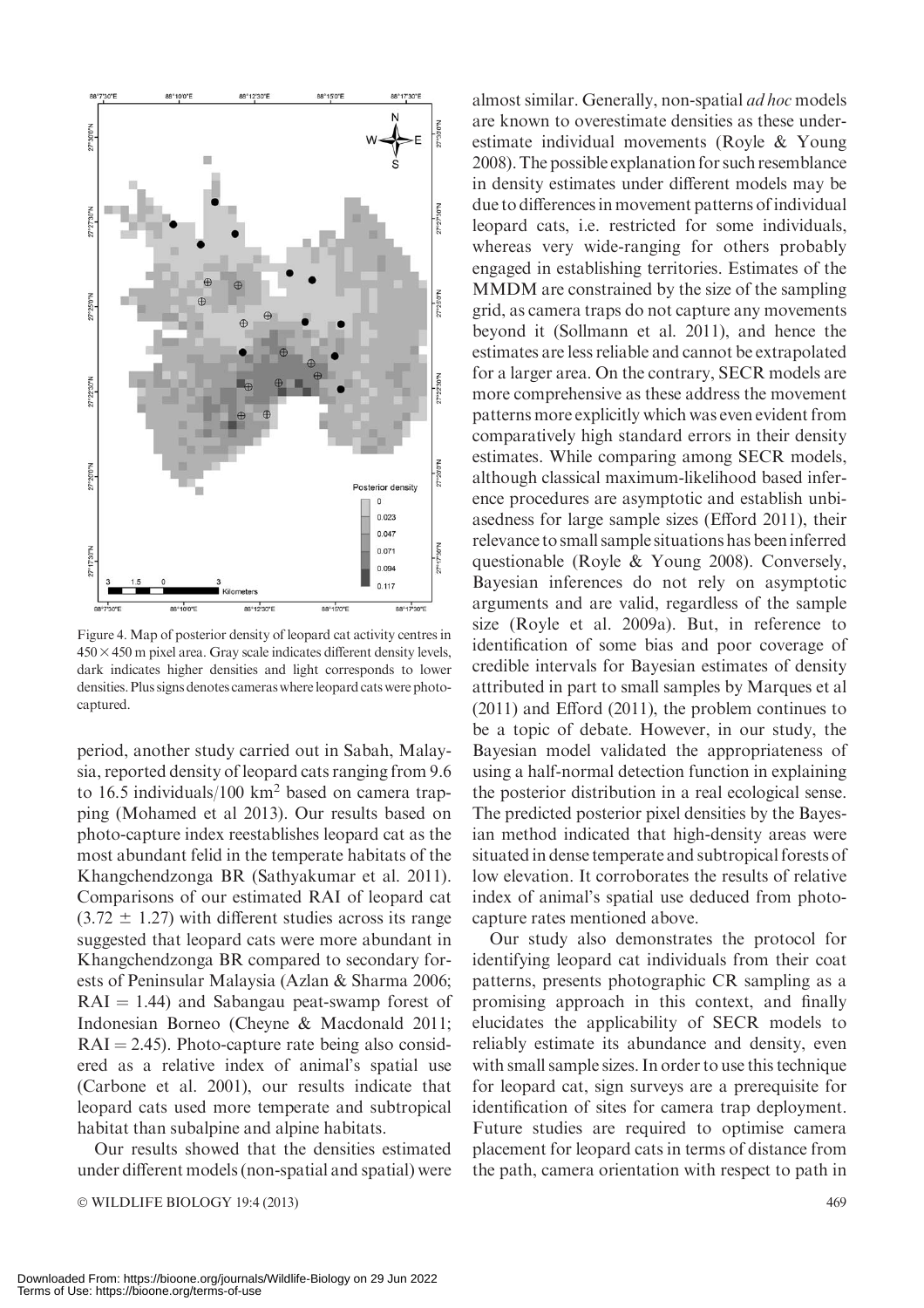case of narrow trails (in mountainous terrain) and height of deployment in order to overcome the sample size constraints of limited captures and poor image quality. For instance, in a steep and narrow trail, it would be better to deploy the camera in such a manner that the field of view is maximised by orienting the camera unit to a suitable angle with reference to the trail. We recommend this technique for estimating leopard cat densities and for long-term monitoring. In order to improve and optimise this monitoring protocol, we suggest that intensive sampling using a smaller grid size  $(1 \times 1 \text{ km})$  in a double flank mode and using lures would increase capture probability, and consequently reduce confidence limits in the estimates. Such a precise estimate would be extremely useful to deduct changes in status of leopard cat in an area. Further, this technique would also help in estimating other population/demographic parameters such as population trend, vital rates, recruitment and survivorship which are crucial for management planning. Based on the population trends observed through regular monitoring, reappraisal of the status of leopard cat could be done and appropriate conservation strategies could be develop throughout the species distribution range.

Acknowledgements - we are grateful to the Department of Forests, Environment and Wildlife Management, Government of Sikkim for granting us permission to work in Sikkim. We thank the Wildlife Institute of India, Dehradun for providing us the grants and support. We thank Mr. Sukhbahadur and Mr. Sukhraj for their help during field work. We thank the two reviewers for their valuable comments that helped in improving this manuscript.

## **References**

- Austin, S.C. 2002: Ecology of sympatric carnivores in Khao Yai National Park, Thailand. - PhD thesis, Texas A & M University-Kingsville and Texas A & M University, College Station, Texas, USA, 153 pp.
- Azlan, J.M. & Sharma, D.S.K. 2006: The diversity and activity patterns of wild felids in a secondary forest in Peninsular Malaysia. - Oryx 40: 36-41.
- Bashir, T., Bhattacharya, T., Poudyal, K., Sathyakumar, S. & Qureshi, Q. 2013: Integrating aspects of ecology and predictive modelling: implications for the conservation of the leopard cat (Prionailurus bengalensis) in the Eastern Himalaya. - Acta Theriologica: DOI 10.1007/ s13364-013-0145-x.
- Blanc, L., Marboutin, E., Gatti, S. & Gimenez, O. 2012: Abundance of Rare and Elusive Species: Investigation of Closed Versus Spatially Explicit Capture-Recapture Mod-

els with Lynx as a Case Study. - The Journal of Wildlife Management 77: 372-378.

- Borchers, D.L. & Efford, M.G. 2008: Spatially explicit maximum likelihood methods for capture-recapture studies. - Biometrics 64: 377-385.
- Carbone, C., Christie, S., Conforti, K., Coulson, T., Franklin, N., Ginsberg, J.R., Griffiths, M., Holden, J., Kawanishi, K., Kinnaird, M., Laidlaw, R., Lynam, A., Macdonald, D.W., Martyr, D., McDougal, C., Nath, L., O'Brien, T., Seidensticker, J., Smith, D.J.L., Sunquist,M., Tilson, R. & Shahruddin, W.N.W. 2001: The use of photographic rates to estimate densities of tigers and other cryptic mammals. - Animal Conservation 4: 75-79.
- Cheyne, S.M. & Macdonald, D.W. 2011: Wild felid diversity and activity patterns in Sabangau peat-swamp forest, Indonesian Borneo. - Oryx 45: 119-124.
- Cuéller, E., Maffei, L., Arispe, R. & Noss, A. 2006: Geoffroy's cat at the northern limit of their range: activity patterns and density estimates from camera trapping in Bolivian dry forests. - Studies on Neotropical Fauna and Environment 41: 169-177.
- Efford, M. 2004: Density estimation in live-trapping studies. - Oikos 10: 598-610.
- Efford, M.G. 2007: Density 4.0: Software for Spatially Explicit Capture-Recapture. - Department of Zoology, University of Otago, Dunedin, New Zealand. Available at: http://www.otago.ac.nz/density (Last accessed on 5 April 2012).
- Efford, M. 2011: Estimation of population density by spatially explicit capture-recapture analysis of data from area searches. - Ecology 92: 2204-2207.
- Efford, M.G., Borchers, D.L. & Byrom, A.E. 2008: Density estimation by spatially explicit capture-recapture: likelihood-basedmethods. - In: Thomson, D.L., Cooch, E.G. & Conroy, M.J. (Eds.); Modeling Demographic Processes in Marked Populations. Springer Series, Environmental and Ecological Statistics 3: 255-269.
- Gardner, B., Royle, A. & Wegan, M.T. 2009: Hierarchical models for estimating density from DNA capture-recapture studies. - Ecology 90: 1106-1115.
- Gopalaswamy, A.M., Royle, A.J., Hines, J., Singh, P., Jathanna, D., Kumar, N.S., Nichols, J.D. & Karanth, K.U. 2011: SPACECAP - A Program to Estimate Animal Abundance and Density using Bayesian Spatially-Explicit Capture-Recapture Models. - Wildlife Conservation Society, India Program, Centre for Wildlife Studies, Bangalore, India. Version 1.0.3.
- Grassman, L.I., Jr. 2000: Movements and prey selection of the leopard cat (Prionailurus bengalensis) in a dry evergreen forest in Thailand. - Acta Theriologica 45: 421-426.
- Grassman, L.I., Jr., Tewes, M.E., Silvy, N.J. & Kreetiyutanont, K. 2005: Spatial organization and diet of the leopard cat (Prionailurus bengalensis) in north-central Thailand. - Journal of Zoology (London) 266: 45-54.
- Green, R. 1991: Wild cat species of the world. Basset Publications, Plymouth, UK, 163 pp.
- Groves, C.P. 1997: Leopard-cats, Prionailurus bengalensis

WILDLIFE BIOLOGY 19:4 (2013)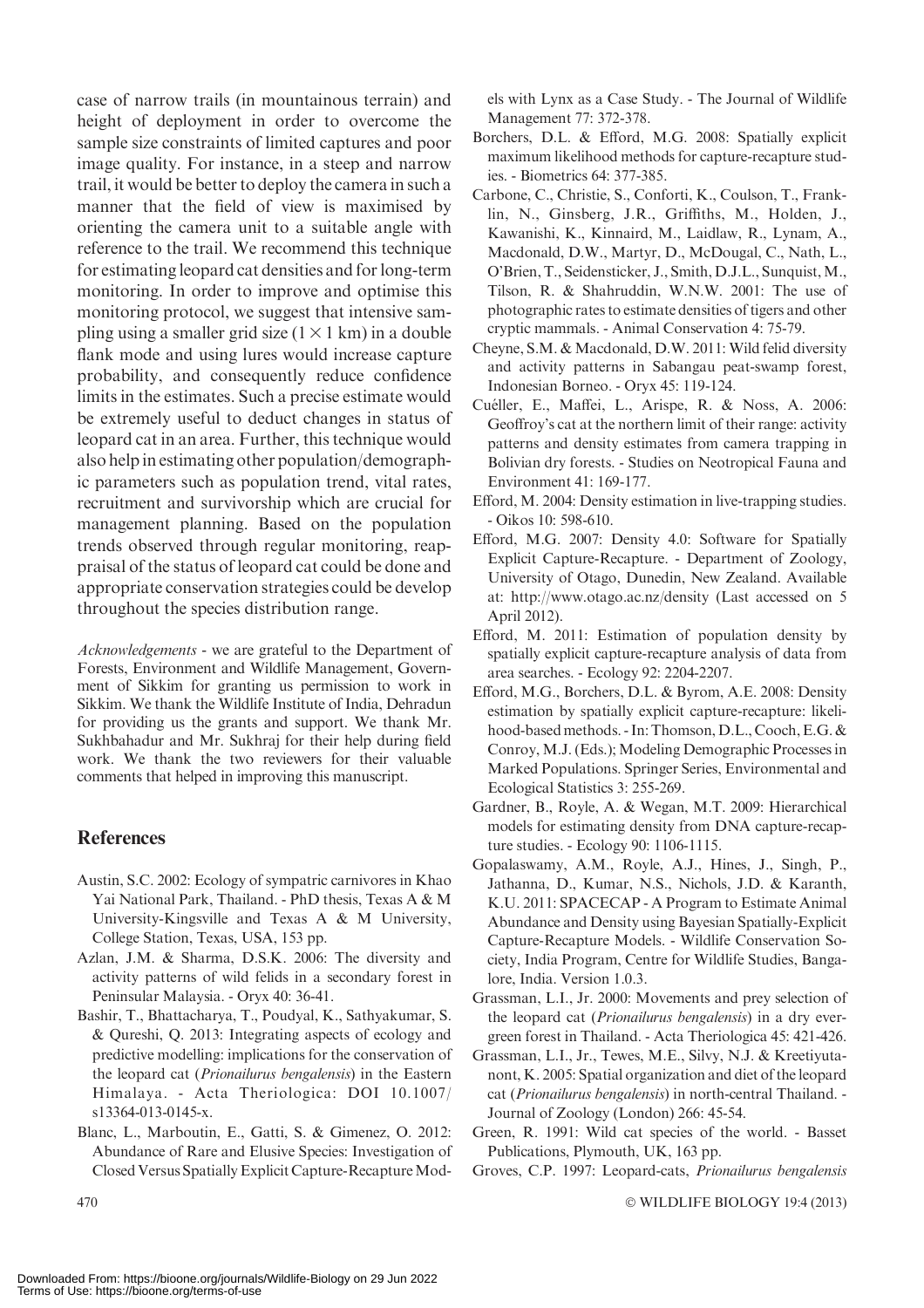(Carnivora: Felidae) from Indonesia and the Philippines, with the description of two new species. - Zeitschrift für Säugetierkunde 62, 330 pp.

Guggisberg, C.A.W. 1975:Wild cats of the world. - Taplinger Publishing Company, New York, New York, USA, 328 pp.

- Harihar, A., Ghosh, M., Fernandes, M., Pandav, B. & Goyal, S.P. 2010: Use of photographic capture-recapture sampling to estimate density of Striped Hyena (Hyaena hyaena): implications for conservation. - Mammalia 74: 83-87.
- Harihar, A., Pandav, B. & Goyal, S.P. 2009: Density of leopards (Panthera pardus) in Chilla range of Rajaji National Park, Uttaranchal, India. - Mammalia 73: 68-71.
- Inoue, T. 1972: The food habit of Tsushima leopard cat, Felis bengalensis sp., analyzed from their scats. - Journal of Mammalogical Society of Japan 5: 155-169.
- Izawa, M., Doi, T. & Ono, Y. 1991: Ecological study on the two species of Felidae in Japan. - In: Maruyama, N., Bobek, B., Ono, Y., Regelin,W., Bartos, L. & Ratcliffe, R. (Eds.); Wildlife conservation: present trends and perspectives for the 21st century. Wildlife Research Centre, Yokohama, Japan, pp. 141-144.
- Jackson, R.M., Roe, J.D., Wangchuk, R. & Hunter, D.O. 2006: Estimating snow leopard population abundance using photography and capture-recapture techniques. - Wildlife Society Bulletin 34: 772-781.
- Karanth, K.U. 1995: Estimating tiger Panthera tigris populations from camera-trapping data using capture-recapture models. - Biological Conservation 71: 333-338.
- Karanth, K.U. 1999: Counting tigers, with confidence. In: Seidensticker, J., Christie, S. & Jackson, P. (Eds); Riding the tiger: tiger conservation in human-dominated landscapes. Cambridge University Press, Cambridge, UK, pp. 350-353.
- Karanth, K.U. & Nichols, J.D. 1998: Estimation of tiger densities using photographic captures and recaptures. - Ecology 79: 2852-2862.
- Kelly, M.J. 2003: Jaguar monitoring in western Belize. Caribbean Geography 13: 19-32.
- Kelly, M.J., Noss, A.J., Bitetti, M.S., Maffei, L., Arispe, R.L., Paviolo, A., DeAngelo, C.D. & Di Blanco, Y.E. 2008: Estimating Puma densities from camera trapping across three study sites: Bolivia, Argentina and Belize. - Journal of Mammalogy 89: 408-418.
- Khan, M.M.H. 2004: Food habits of leopard cat Prionailurus bengalensis (Kerr, 1792) in the Sundarbans East Wildlife Sanctuary, Bangladesh. - Zoo's Print 19: 1475-1476.
- Mani, M.S. 1974: Biogeography of the Himalaya. In: Mani, M.S. & Junk, W. (Eds.); Ecology and Biogeography in India. B.V. Publishers, The Hague, the Netherlands, pp. 664-681.
- Marques, T.A., Thomas, L. & Royle, J.A. 2011: A hierarchical model for spatial capture-recapture data: comment. - Ecology 92: 526-528.
- Mohamed, A., Sollmann, R., Bernard, H., Ambu, L.N., Lagan, P., Mannan, S., Hofer, H. & Wilting, A. 2013:

© WILDLIFE BIOLOGY 19:4 (2013) 471

Density and habitat use of the leopard cat (Prionailurus bengalensis) in three commercial forest reserves in Sabah, Malaysian Borneo. - Journal of Mammalogy 94: 82-89.

- Myers, N., Mittermier, R.A., Mittermier, C.G., da Fonseca, G.A.B. & Kent, J. 2000: Biodiversity hotspots for conservation priorities. - Nature 40: 853-858.
- Nowell, K. & Jackson, P. 1996: Wild cats: status survey and conservation action plan. - IUCN, Gland, Switzerland and Cambridge, UK, 382 pp.
- O'Brien, T.G., Kinnaird, M.F. & Wibisono, H.T. 2003: Crouching tigers, hidden prey: Sumatran tiger and prey populations in a tropical forest landscape. - Animal Conservation 6: 131-139.
- Otis, D.L., Burnham, K.P., White, G.C. & Anderson, D.R. 1978: Statistical inference from capture data on closed animal populations. - Wildlife Monographs 62: 135 pp.
- R Development Core Team 2009: R: A language and environment for statistical computing. - R Foundation for Statistical Computing, Vienna, Austria. Available at: http://www.R-project.org (Last accessed on 16 April 2012).
- Rabinowitz, A.R. 1990: Notes on the behavior and movements of the leopard cat, Felis bengalensis, in a dry tropical forest mosaic in Thailand. - Biotropica 22: 397-403.
- Rajaratnam, R. 2000: Ecology of the leopard cat (Prionailurus bengalensis) in Tabin Wildlife Reserve, Sabah, Malaysia. - PhD thesis, University Kebangsaan Malaysia, Bangi, Malaysia, 249 pp.
- Rajaratnam, R., Sunquist, M., Rajaratnam, L. & Ambu, L. 2007: Diet and habitat selection of the leopard cat (Prionailurus bengalensis borneoensis) in an agricultural landscape in Sabah, Malaysian Borneo. - Journal of Tropical Ecology 23: 209-217.
- Royle, J.A., Dorazio, R.M. & Link, W.A. 2007: Analysis of multinomial models with unknown index using data augmentation. - Journal of Computational and Graphical Statistics 16: 67-85.
- Royle, J.A., Karanth, K.U., Gopalaswamy, A.M. & Kumar, N.S. 2009a: Bayesian inference in camera trapping studies for a class of spatial capture-recapture models. - Ecology 90: 3233-3244.
- Royle, J.A., Nichols, J.D., Karanth, K.U. & Gopalaswamy, A.M. 2009b: A hierarchical model for estimating density in camera-trap studies. - Journal of Applied Ecology 46: 118-127.
- Royle, J.A. & Young, K.V. 2008: A hierarchical model for spatial capture-recapture data. - Ecology 89: 2281-2289.
- Sanderson, J., Sunarto, S., Wilting, A., Driscoll, C., Lorica, R., Ross, J.,Hearn, A.,Mujkherjee, S., Khan, J.A., Habib, B. & Grassman, L. 2008: Prionailurus bengalensis. - In: IUCN 2011; IUCN Red List of Threatened Species. Version 2011.2. Available at: http://www.iucnredlist.org (Last accessed on 21 February 2012).
- Sathyakumar, S., Bashir, T., Bhattacharya, T. & Poudyal,K. 2011: Assessing mammal distribution and abundance in intricate eastern Himalayan habitats of Khangchendzonga, Sikkim, India. - Mammalia 75: 257-268.